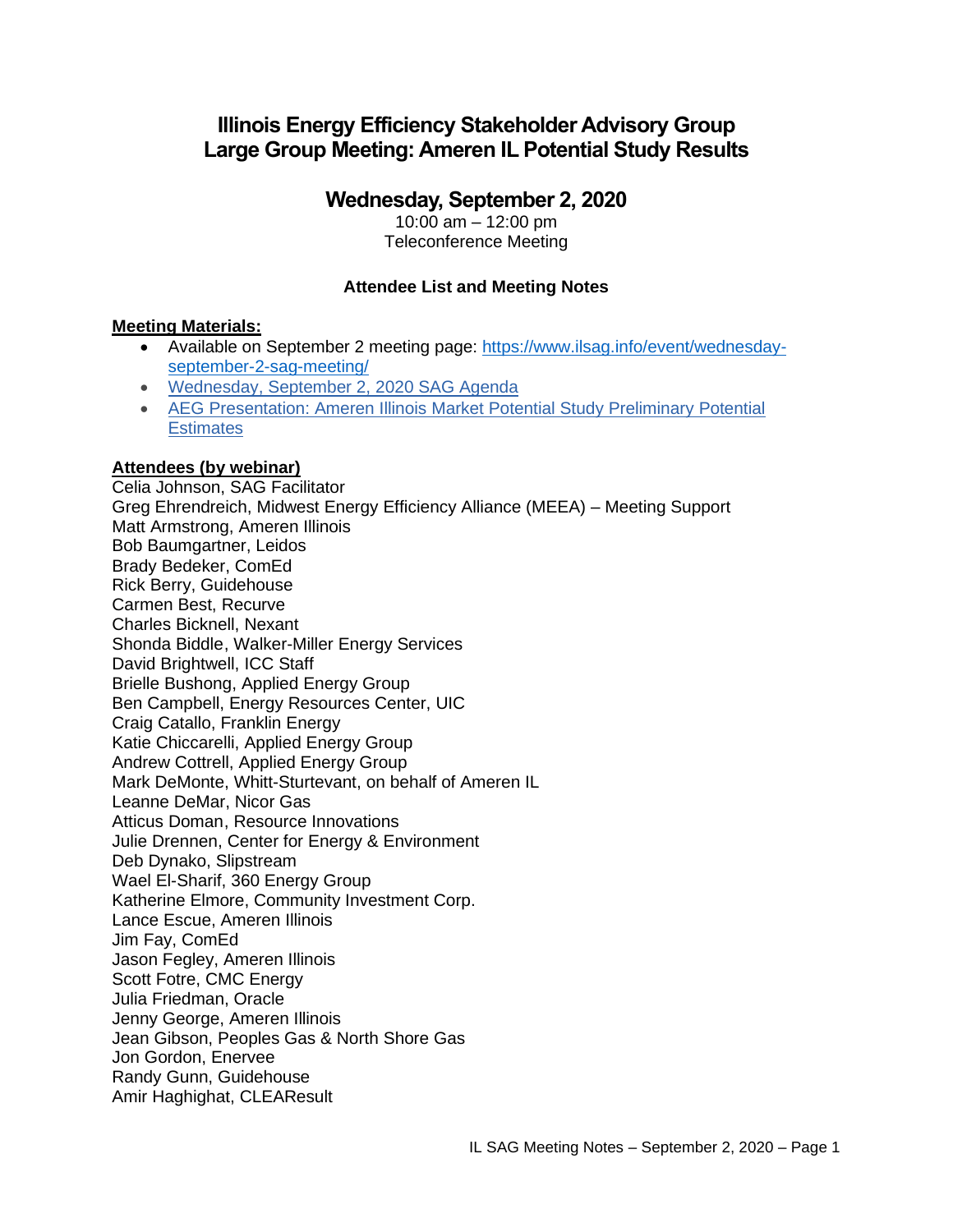Brian Hedman, Cadmus Group Dave Hernandez, ComEd Travis Hinck, GDS Associates Daniel Jamison, Aiqueous Cheryl Johnson, People for Community Recovery Kevin Johnston, Green Homes Illinois Lalita Kalita, ComEd Haley Keegan, Resource Innovations Jonathan Kleinman, Aiqueous Larry Kotewa, Elevate Energy Ryan Kroll, Driftless Energy John Lavallee, Leidos Bruce Liu, Nicor Gas Marlon McClinton, Utilivate Samarth Medakkar, MEEA Tim Melloch, Future Energy Enterprises Cheryl Miller, Ameren Illinois Abigail Miner, IL Attorney General's Office Bruce Montgomery Fernando Morales, Ameren Illinois Chris Neme, Energy Futures Group, representing NRDC Fuong Nguyen, Applied Energy Group Lorelei Obermeyer, CLEAResult Randy Opdyke, Nicor Gas Stacey Paradis, MEEA Michael Pittman, Ameren Illinois Beatrice Quach, Resource Innovations Ingrid Rohmund, Applied Energy Group Alberto Rincon, Future Energy Enterprises Zach Ross, Opinion Dynamics Andrea Salazar, Michaels Energy Kristol Simms, Ameren Illinois Ramandeep Singh, ICF Holly Spears, SEEL Tristan Stamets, SEEL Mark Szczygiel, Nicor Gas Chris Townsend, CJT Energy Law Desiree Vasquez, Franklin Energy Andy Vaughn, Leidos Ted Weaver, First Tracks Consulting, on behalf of Nicor Gas Shelita Wellmaker, Ameren Illinois Heidi Wendland, Agentis Energy David Whittle, Leidos Ken Woolcutt, Ameren Illinois Grace Wroblewski, Applied Energy Group Fred Wu, Aiqueous Angie Ziech-Malek, CLEAResult Joel McManus, TRC Companies Christina Pagnusat, Peoples Gas & North Shore Gas Arvind Singh, DNV-GL Sara Wist, Cadmus Group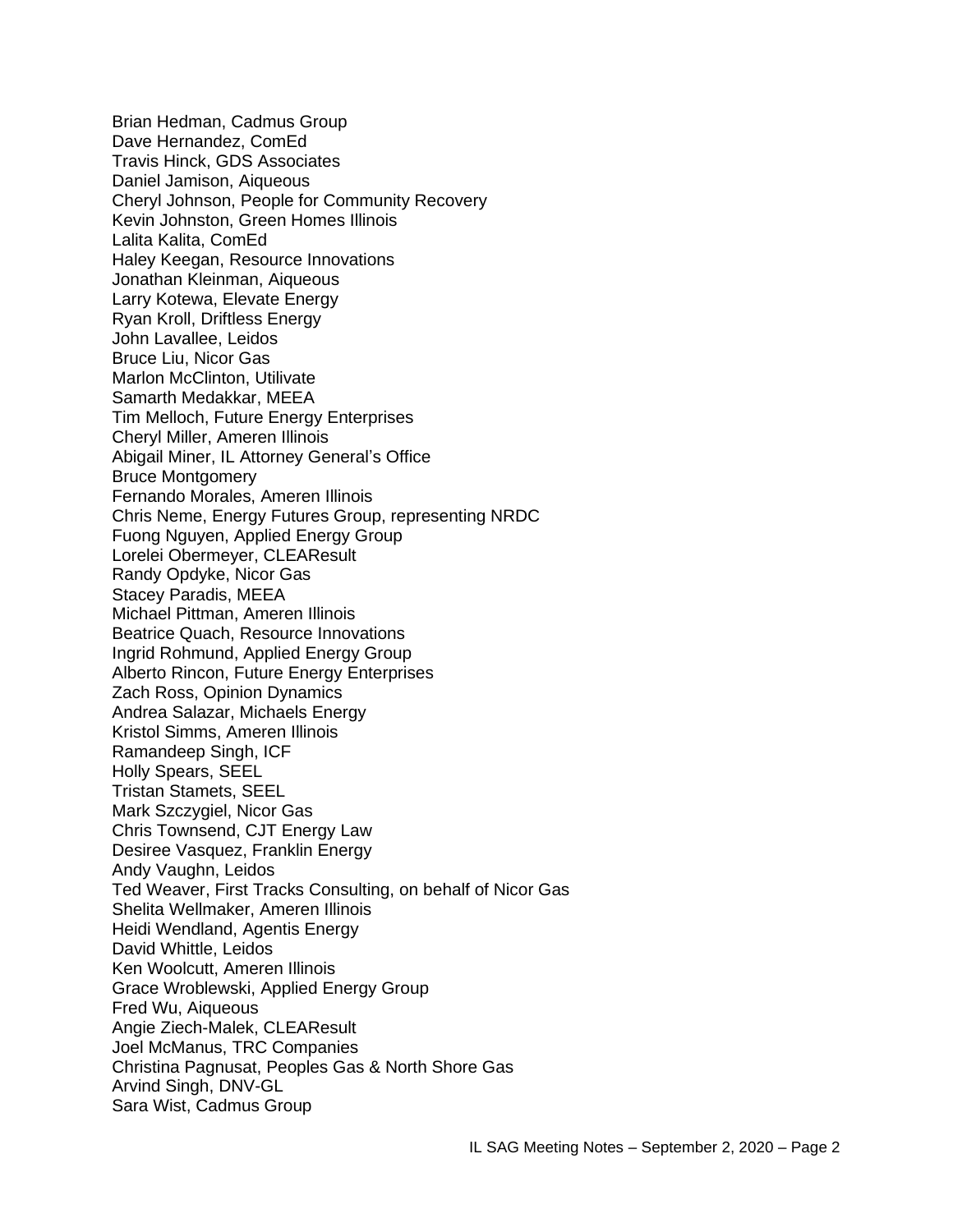## **Opening & Introductions**

*Celia Johnson, SAG Facilitator*

**Purpose of meeting:** To discuss draft Ameren Illinois Market Potential Study Results.

#### **Ameren Illinois Market Potential Study Results**

*Shelita Wellmaker, Ameren Illinois Ingrid Rohmund, Applied Energy Group*

- [Shelita Wellmaker] Today's meeting will focus on preliminary draft MPS results for Ameren Illinois. Feedback from last study taken into account. In process of developing EE plan filing, so lots of internal collaboration to align this with the plan – this will be guidance for the plan. These are preliminary and we will be looking for more feedback. Should be finalized by the end of the year. Looking forward to input.
- [Ingrid Rohmund] Will start with overview and analysis approach, then summarize results. Then we will go into each of the sectors. Will walk through Residential more, and less time on Commercial and Industrial because we already went through the details.
- MPS will provide guidance to the plan, but they are fundamentally different. The MPS will be under simulated marketing conditions. It's a forecast, as opposed to the plan which is an action plan. Defining characteristics are that it is an unbiased assessment over 9 years, representing customer adoption. Agnostic to CPAS goals, etc. under Illinois objectives. Considers all measures that are feasible and available. Plan has to balance CPAS goals etc. over 4 years to optimize portfolio. Assumptions in plan will deviate from MPS in a number of ways. They work well together but the plan will ultimately end up being different from what the potential study says per se.
- Steps: Market research; Market characterization; Measure characterization; Baseline projection; Potential estimation. Feedback along the way from sub-steps. Appreciate the participation and continued participation.
	- o Market research: Did surveys for Ameren. Helps segment the market for the analysis and idenfity saturation and intensities. Use per sq. ft for commercial sector. Occupancy and dwelling characteristics. Mail-to-web approach for residential sector. C&I used two approaches – mail-to-web with follow-up & onsite with large customers. C&I surveys both were implemented in Feb-March, cut off in April because of businesses shutting down. Fewer completions than targeted, depending on segment. Referred back to previous study results where needed. Very confident in what information was gotten from current studies.
	- $\circ$  In addition to surveys, used other data sources Ameren, TRM, secondary data sources (Census, EIA, AEG database). Plan is to complete study with TRM 8, but that could be point of discussion.
	- $\circ$  Market characterization highest level. Electricity sales by segment by sector. Res & Com are 90% of sales. Ind is 10%. Excluded customers >10MW. Segmented by income level, LI status, building type for Res. Comm by building type. Ind by major industrial types. Then we drill down into those segments by end use and technology.
	- $\circ$  Next step was to characterize measures. Got good feedback from stakeholders. Final measure list for study fully characterized using IL TRM and supplemental sources for costs of measures and other assumptions not in TRM. For equipment measures we incorporate into baseline projection. End use forecasting approach with a stock turnover engine built in to turn over measures based on their characteristics. Baseline includes appliance standards, building codes, and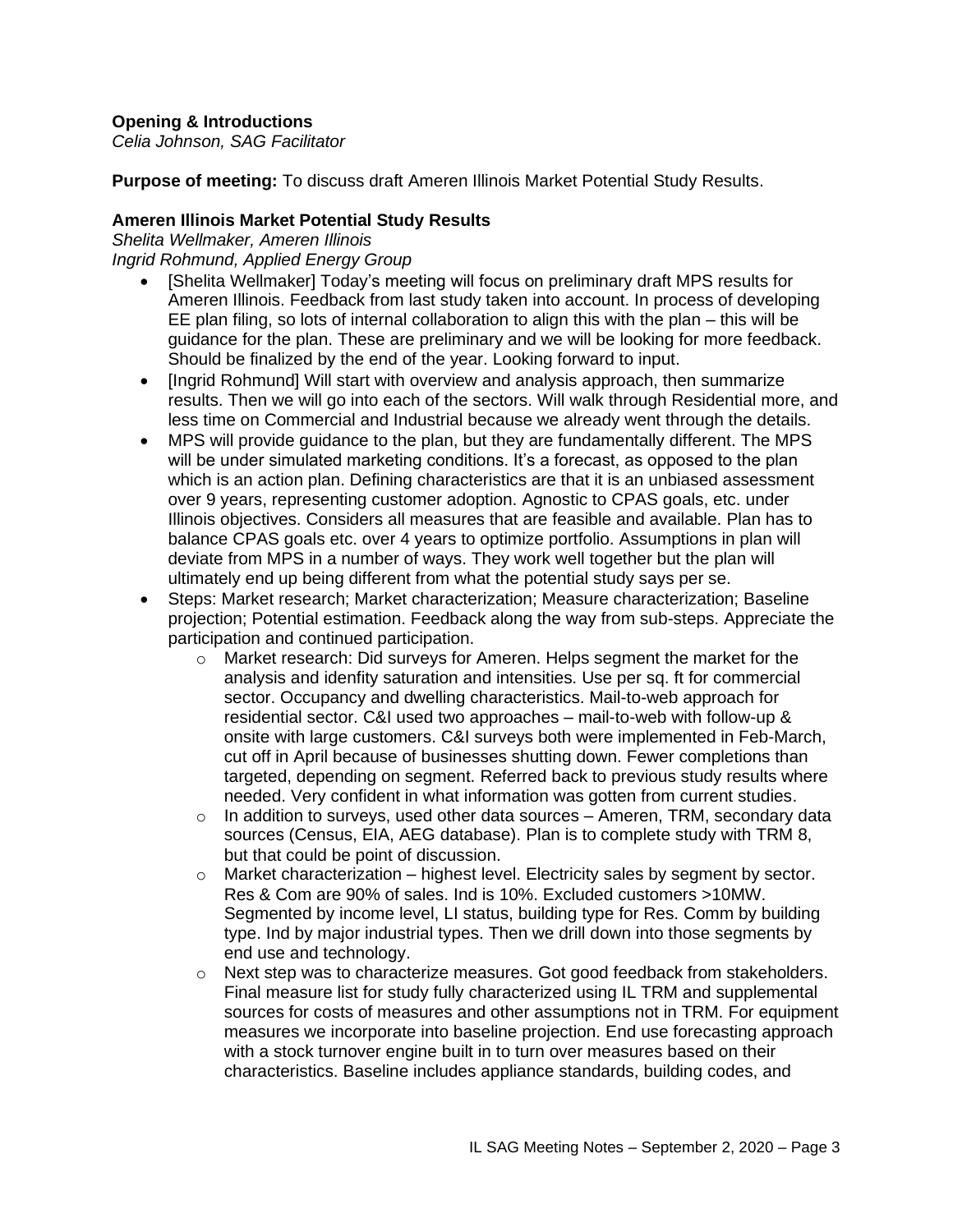naturally occurring efficiency. Aligns well with load forecast from Q2. Load forecast doesn't include future EE savings.

- Review of levels of potential technical, economic, achievable. Technical potential phases in over time. Most efficient regardless of cost. Economic assumes only costeffective measures. Achievable accounts for likely measure adoption in the market. Requires adoption rates.
- Developing adoption rates variety of approaches that AEG uses. First is to use previous program accomplishments to inform future adoption rates – what will savings be if we keep doing what we are doing to deliver and evolve programs? Second is to estimate using program interest questions from surveys – what do customer preferences imply for adoption rates under various economic and delivery approaches? (This is what we used in the past, not well received, did different approach this time). Third, prescribed adoption rates – what are potential if we use rates used in planning in other regions? Fourth, benchmarking with other utilities – how do we compare with peer utilities and can/should that inform adoption rates? Finally, hybrid approach to answer more than one of those questions.
- For Ameren, combined previous program accomplishments and some benchmarking with peer regional utilities. Looked at savings from 2018-2019 and compared with technical potential for 2022. Less than 10% adoption rates set to minimum of 10% except in a few cases. Compared that achievable potential against previous Ameren accomplishments – how does our projection compare with the past – and compared with what other utilities have been able to achieve. That guided refinements to the potential. That step is still in progress, which is why this is still preliminary. Also interested in any additional feedback from SAG.

*[Chris Neme] Is it fair to say that the definition of "Achievable" is at spending levels consistent with historical spending as opposed to maximum achievable?*

*[Ingrid Rohmund] Not exactly. We don't know the cost of the potential we are about to present. We do know the spending in the past but not what is implied by the measures in the current potential.*

*[Chris Neme] If historical adoption rates under 98.6 million budget cap, except to the extent that you have included new measures not previously used or dropped past measures, it seems like it is largely an assessment of the potential of what Ameren would achieve as if it had operated under budget caps they have had in the past.*

*[Ingrid Rohmund] Adoption rates, past adoption rates are influenced by budget caps but future rates are not necessarily constrained by that. We evolve those through the benchmarking to see if there are opportunities for additional savings. Not a fully unconstrainted achievable if budgets were unlimited, that's true.*

*[Chris Neme] Which peer utilities?*

*[Ingrid Rohmund] We will show that in a few minutes.*

*[Ingrid Rohmund] Adoption rates minimum of 10% for all measures except for two. For some there are pretty aggressive adoption rates. They increase over time at a rate depending on the measure. Between 3-5% per year.*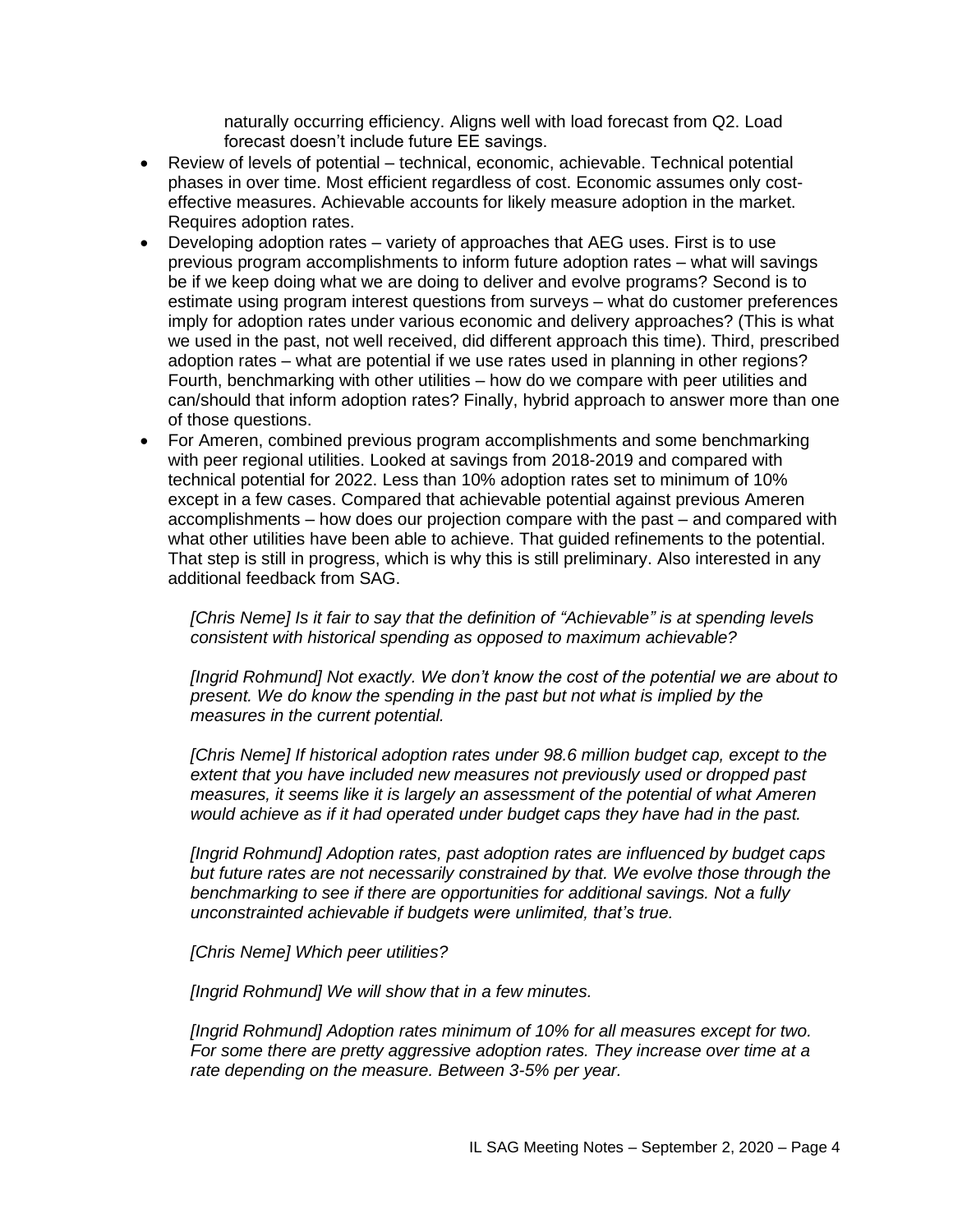- Summary of potential estimates. First year savings all sectors, all potential levels shown. About 1.6% achievable in 2022, decline slightly due to baseline condition changes largely but not exclusively driven by lighting. Baseline is generally becoming more efficient.
- Closer look at achievable compared to historical achievement. 2020 and 2021 can be brought in to inform this, and this might change. So far, comparison shows future savings are likely to be in fairly good alignment with past achievements. First year slightly higher with a little bit of a ramp-down. Split between Res and Comm is consistent.
- Benchmarking with peer utilities: MN, WI, MI and IN utilities. Lower left hand, Ameren compared with group of regional peers. Excluded very small utilities not comparable. Welcome feedback on keeping/adding these utilities shown. Average is a simple average, no weighting.

*[Randy Gunn] Interesting that ComEd isn't on the benchmarking.*

*[Ingrid Rohmund] ComEd is such a big utility compared to Ameren and is different in composition.* 

*[Chris Neme] I would argue that Indiana is not a good comparison – not even close to what is being pursued in IL and MI [from a policy perspective]. ComEd differences are less important than the differences with the policy environment in Indiana.* 

*[Ingrid Rohmund] Will note that feedback.*

*[Chris Neme] Consistent with what was achieved in the past seems like circular reasoning – not surprising that if you start with past achievement that the results are similar to it.*

*[Ingrid Rohmund] The benchmarking helps to show how the utilities stack up, and Ameren is outperforming many of these utilities and is above average in both years. Can look at the data and exclude this or that utility, but will still compare pretty favorably.*

*[Chris Neme] You could compare with Kansas and it would look really good. Policy environment also needs to be compared. It would be more useful to look at the market potential rates in jurisdictions that have taken other market approaches.*  Looking at the portfolio level doesn't tell you anything except that MI has more *aggressive policies than Indiana.*

*[Ingrid Rohmund] I disagree with that. The idea of looking at other utilities is a good question to answer. The answer is that Ameren is outperforming on savings compared to utilities in the region. I agree that there are differences that aren't taken into account here. Programs and specifically heat pump water heaters is coming later. Real challenges with data from other studies. We will continue to look deeper. First look says Ameren is not fundamentally off base.*

*[Randy Gunn] I'm a fan of using benchmarking. It's a good look at whether it is realistic. I agree that it isn't the final answer but it's a good reality check.*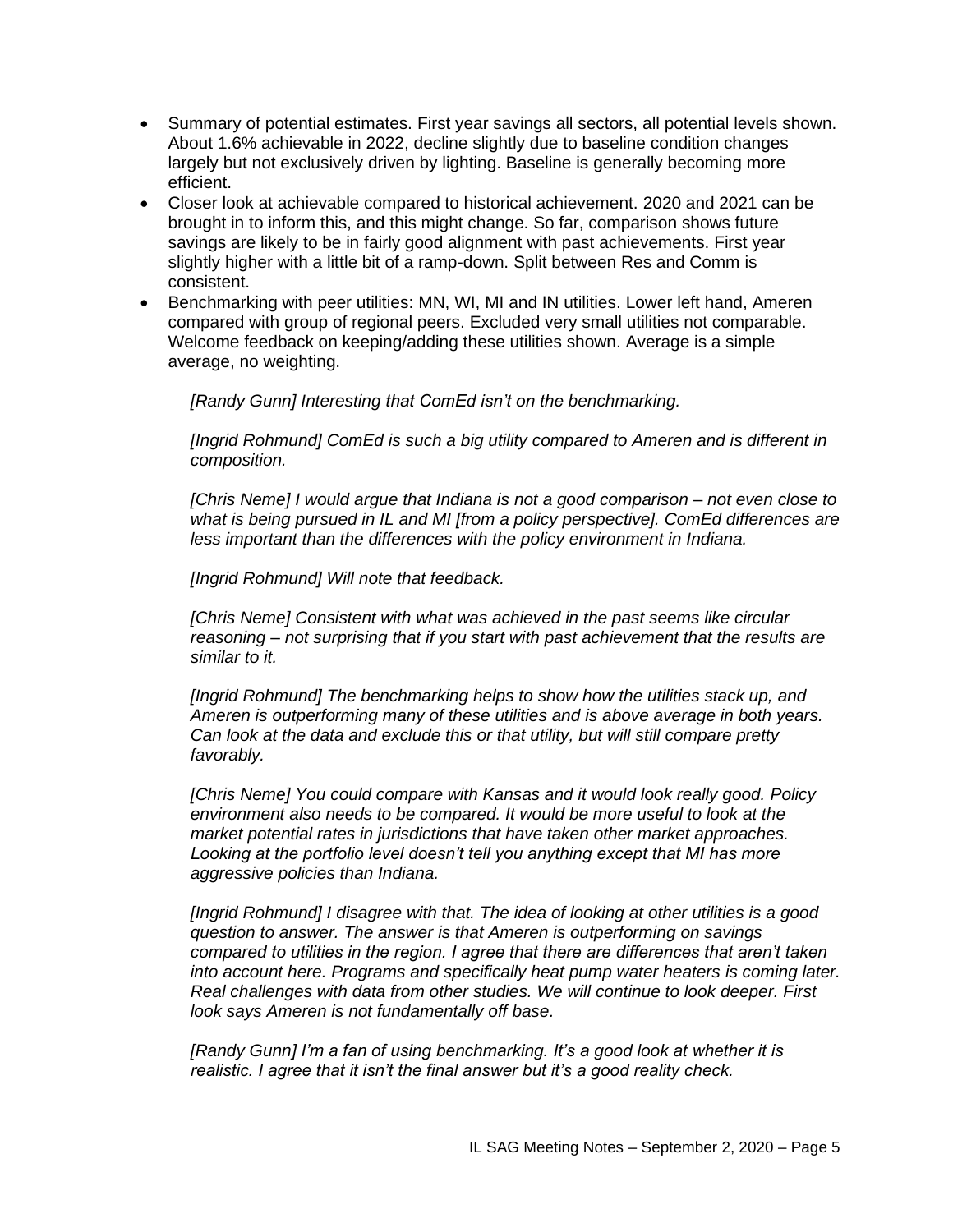*[Chris Neme] Not suggesting benchmarking total portfolio level savings has no value. I just don't think it has potential study value. Level of ambition and performance relative to others. But it doesn't tell you anything about whether the estimates of achievable potential are reasonable. A utility could achieve a lot more and spending a lot more. Or achieving less but also spending a lot less, e.g. Indiana.* 

*[Ingrid Rohmund] Still at a very high level. Benchmarking results by sector. Red is residential, blue is C&I. Compared to group, Ameren is outperforming many and above average. C&I is stronger because of the emphasis Ameren has placed on that sector.*

- Top 10 measures in Achievable by sector. Scale for commercial is much larger than scale for residential and industrial. Top 10 are the majority of savings in each sector. Top 30 (10 per sector) are 73% of all-sector achievable. Lighting is still top in all sectors. Various other measures. Will dive deeper into each sector results.
- Commercial sector. Achievable potential, as well as Econ and Technical. Achievable is very large portion of the Economic potential.

*[Andrea Salazar] Can you clarify what exterior lighting PV installation is, is that a PV powered light with a battery?* 

*[A: yes]*

*[Ingrid Rohmund] If there is no orange shown, like in top bar, then all potential is costeffective.* 

- We use this as a diagnostic to make sure we've got the measures that should be here. If anything jumps out as missing, we would look into that. Some measures only have technical potential; those aren't shown here. You see heat pump water heater adoption here in the commercial sector, about halfway down the list.
- Residential sector, top 20 measures are 85% of achievable potential. Some measures have a considerable amount of economic potential with relatively small achievable. We will be looking deeper at those. Perhaps something from other utilities in peer group can inform that. E.g. compare and drill down and decide we could achieve a higher adoption rate; we want to learn from that.

*[Chris Neme] On residential side, is there a measure of electric resistance baseboard heat replaced with mini-splits or envelope improvements? I see converting central electric systems to ground source. And I see supplement central with mini-split. Is there also electric resistance baseboard replacement? Also is there anything on building envelope besides the one insulation on the bottom?*

*[Ingrid Rohmund] Team is responding to me on that. These are aggregated at the measure level. I can confirm we do have a conversion to ductless mini-splits. Might be a measure that isn't' in the top 20.* 

*[Rick Berry] Will ductless mini-split have an electric baseboard baseline? Would that suggest baseline is not a ducted unit? The word Central throws me off a little bit.*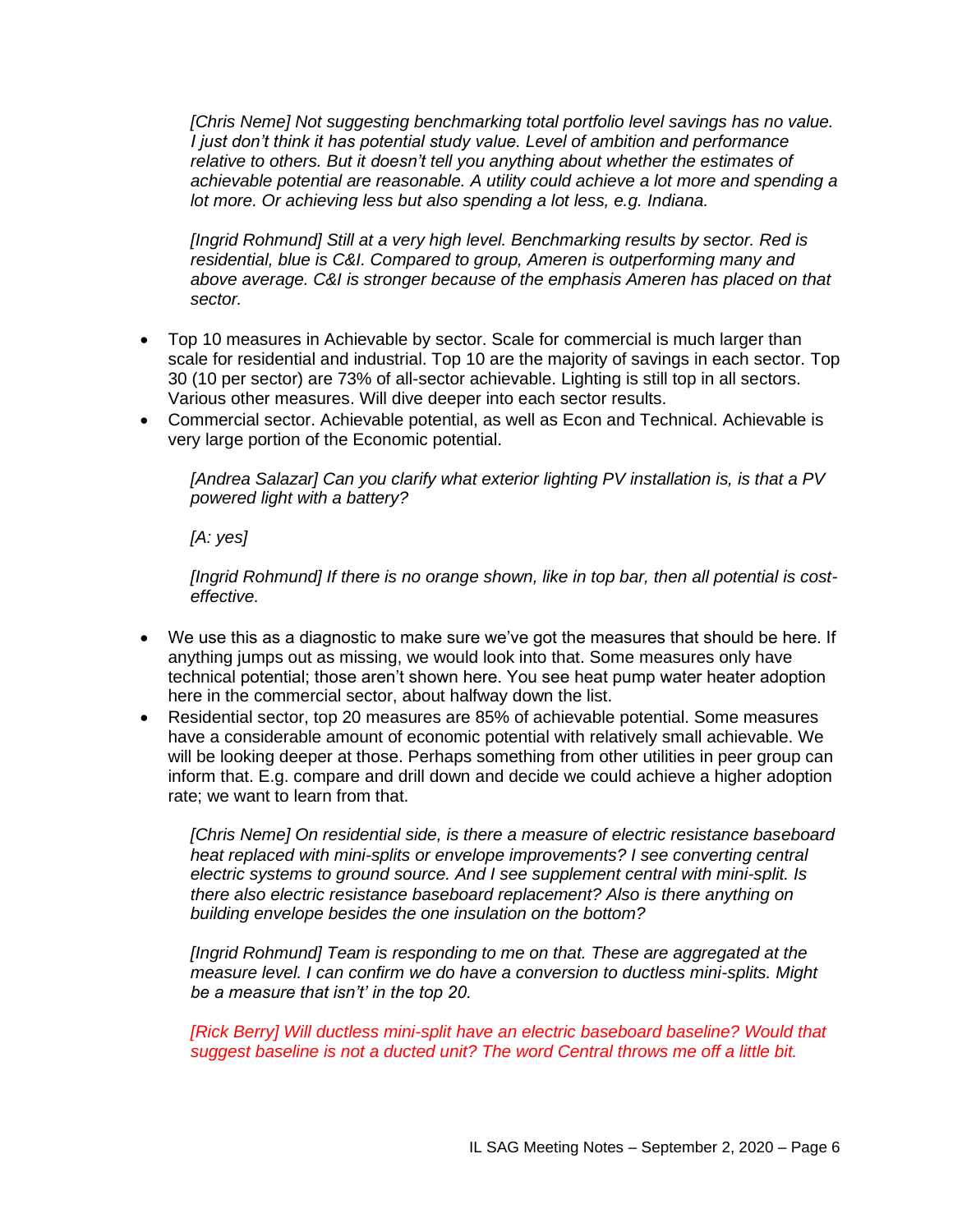*[Ingrid Rohmund] Will have to get back on that one. It's hard to summarize all of the measures. Question is noted and we will respond.*

*[Ingrid Rohmund] Industrial sector. No separate "custom" category, instead have modeled measures in the sector that would fall under an industrial program. Aggressive adoption rate for those measures. Customers <10MW so not the big industrials. Nevertheless, a good amount of potential.*

*[Zach Ross] Curious in getting more information on how you modeled SEM – behavioral and custom. Would like a better understanding of that.* 

*[Ingrid Rohmund] I have some notes on that. We used information from NW Power Planning Council 2021 plan – they did a deep dive and research on SEM. We broke out the two pieces based on that analysis. That's the Cliff Notes version.*

*[Bruce Montgomery] I'm interested in the SEM source.*

- Summary of potential all sectors. Cumulative savings through 9-year period. Achievable is bout 8.5% of reference baseline in 2030. About half of the economic potential.
- Preliminary key takeaways: Compare favorably with regional peers. Indicates similar potential will continue to be available in future market. Are NOT estimating the costs associated with those savings – cost changes could have implications. That's the job of the planning process to optimize with respect to cost. Will be doing a deeper dive into the program level benchmarks and the issues Chris outlined about which utilities to include. Will also be considering the savings expected from 2020 and the plan for 2021 to influence adoption rates. Not all measures will help optimize the plan, and some measures not cost-effective here could still land in programs.

*[Chris Neme] First, I assume Voltage Optimization is not part of this?* 

*[A: Correct].* 

*[Chris Neme] Is it fair to say that you didn't look at early retirement measures?*

*[Ingrid Rohmund] We did look at early retirement particularly with respect to lighting as a system approach.*

*[Chris Neme] How did you treat low income portion of residential sector with historic participation based mostly on budget? Will that be called out?*

*[Ingrid Rohmund] It's broken out as a segment by housing type and fuel delivery. Can vary the adoption rates for each segment. Will have to verify what we did with them. We can go segment by segment.*

*[Chris Neme] Historically, 2018 at least, the vast majority of low income households treated have been gas heated. It's also possible to target market electric heated low income homes for Weatherization. If your potential looks at historical rates, does it assume then there is no change in target market strategy?*

*[Ingrid Rohmund] Will have to look into that.*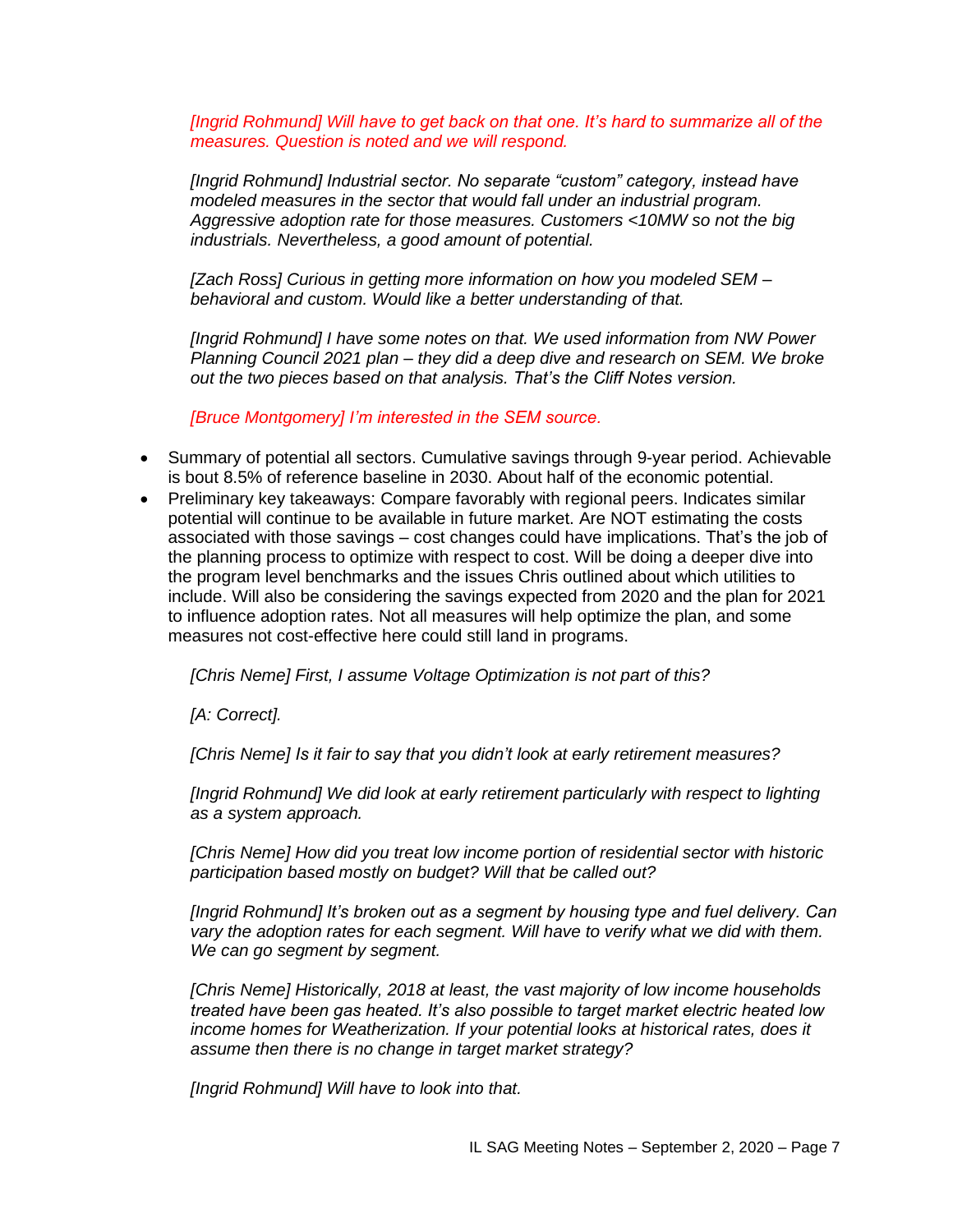*[Chris Neme] Previous Potential Study had broken out tables comparing low income and non low income. Will that be included?* 

*[A: Yes, we have that information.]*

- Residential sector analysis. High level characterization. Table breaks out number of households and sales and use. We used the survey data and the LIHEAP rules to determine the designation of low income. Relied primarily on survey data, as well as billing and forecasting data.
- End use breakdown by end use and broken down by segments and building type. Single family homes use more than multifamily homes. LI use more than non-LI counterparts. Appliances are the highest, followed by space heating. Lighting is down due to efficiency already taking place.

*[Chris Neme] Intensity graph would be more insightful and useful if there is one for electric heated and one for gas heated. Would be useful to see that impact if it could be broken up.*

*[Ingrid Rohmund] Aggregated up to single family and multifamily totals. Collapsed the income dimension and fuel delivery dimension. Overall usage has declined from 2012 study. Mix of end uses has changed. Lighting has decreased, appliances have decreased. Space heating has increased because TRM has changed over time. Water heating has decreased due to lower household occupancy and TRM changes. Appliances use a market baseline that has evolved. No real surprises here. Don't have the relative weather values in hand, but that is figured in.*

- Will develop a baseline projection for each technology. Summary of the types of measures included in the sector, and a longer list is available.
- Results of baseline projection for residential sector. Fairly flat through 2030. Customer growth is pretty flat. Some electrification in space heating and some conversion of room units to central AC. Significant drop in lighting over period due to change in baseline and natural adoption of LED lamps that is well underway.

*[Chris Neme] Is growing saturation of central AC also reflected in the model of how many units are available for each year, not just stock turnover?* 

*[A: Yes.]*

*[Ingrid Rohmund] Adoption rates for residential sector in context of baseline. Adoption compared to technical potential. We are looking at water heating because of heat pump water heater successes elsewhere.*

- Summary of compressed residential sector results. First year savings on the left. 146- 130 GWH per year achievable. Cumulative on right, cumulative about 9% by 2030. Uptick between 2025 and 2030 – longer term measures contributing. Outside of scope of plan years but might have implications for planning.
- Between 2025 and 2030, savings from lighting are pretty stable. Dual baseline. Late period savings are lower than early savings and eligible market is reducing. Bigger in first 4 years, not as much a contribution in next 5 years. In contrast, ES thermostats potential increases substantially. Central AC as well. Could accelerate some of the non-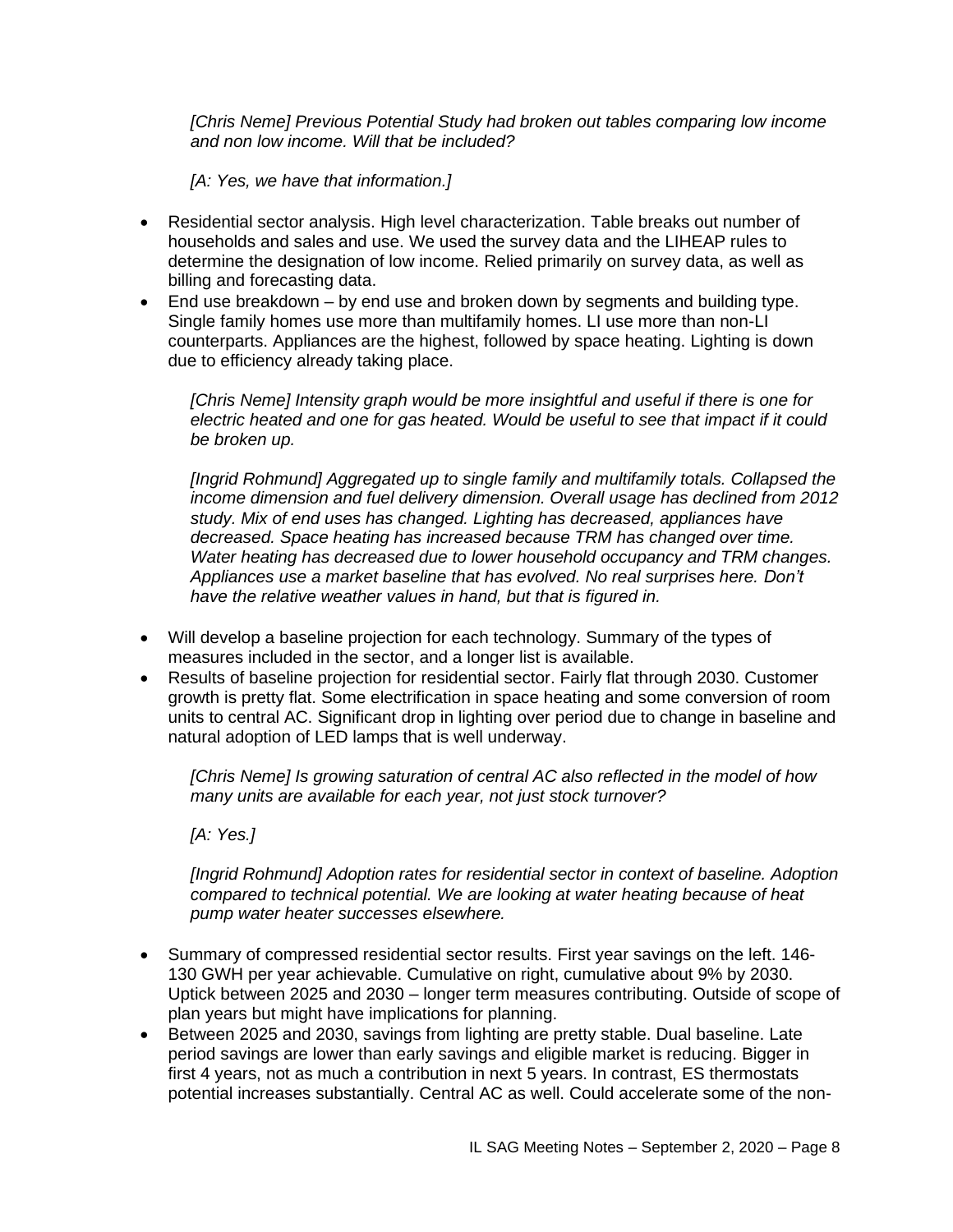equipment measures as we move forward. Will have a narrative for each of these measures in the final study.

*[Randy Gunn] Refrigerator recycling jumps out here. We've been doing this for a long time.* 

*[Ingrid Rohmund] I think it is because people will continue to buy new refrigerators and recycle the ones they have. I think that's where it comes from. Available market is about 50%. But the point is well taken and it's worth another look.* 

*[Chris Neme] On earlier slides, market adoption rates. I'm puzzling over where the electric heating savings are – it's close to 20% of the end use - but the technical potential for Wx is only a low technical potential number. Where do heat pumps displacing electric resistance heat come in here? Is that part of HVAC?*

*[Ingrid Rohmund] For weatherization – we are phasing in the technical potential over time. Some slides at end show the assumption about that phasing in over 20 years. Regarding second question, it is captured under HVAC.*

*[Chris Neme] Retrofit for baseboard replacement, are you assuming those spread over 20 years as well?* 

*[Ingrid Rohmund] 10 years for heat pump conversion.*

*[Chris Neme] Still seems like an intuitively low number, can we follow up afterward?* 

*[A: Yes]*

*[Randy Gunn] On previous slide, water heating adoption rate is 0.1%. Why so low?*

*[Ingrid Rohmund] Very low historical uptake of heat pump water heaters. Is likely to increase, that's the 2018-2019 success rate.*

*[Chris Neme] Ameren's experience with downstream water heater rebates isn't quite the same as other jurisdictions. A mid-stream approach can drive a much higher adoption rate.*

*[Ingrid Rohmund] Mix of savings changes over time (Slide 33). Cooling increases over time. Lighting becomes a much smaller share. Turnover and adoption plays out over a longer term.* 

*[Tim Melloch] Slide 29 indicated an increase in space heating due to electrification. What is the electrification? Moving from propane and NG to heat pump? What goes into that number going up?*

*[Ingrid Rohmund] There is an efficiency improvement happening. Growth factors have to do with variables in the forecast like income, persons per household, some electrification that is going on. A variety of factors influence that baseline and end use forecast. Load forecasting team based on an EPRI electrification study, can provide some more detail.*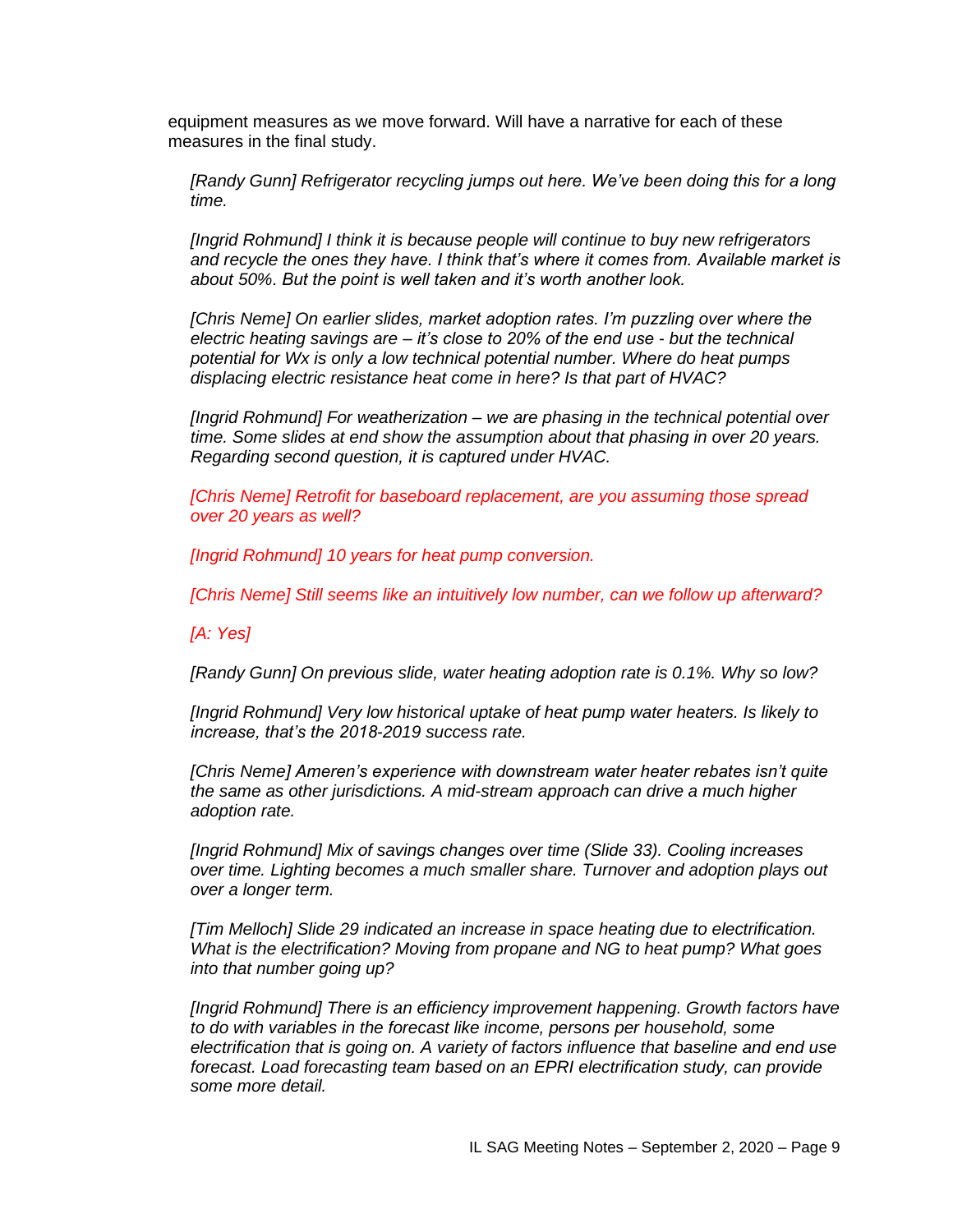- Commercial sector market characterization. Market divided into segments based on building type. Billing system, customer surveys, and secondary sources.
- Overall intensities by building type and end use. Lighting is still largest use in segment, then cooling and ventilation and refrigeration. Logical that there is refrigeration in grocery and restaurant, food prep is isolated to those segments. All have lighting, cooling and heat.
- Comparison to this study and the previous study: Some differences between the two studies. Reconciled to make them make sense. More space heating, based on TRM changes.
- Summary/sample of measures used in the commercial study. Equipment and nonequipment measures. Combined for C&I sectors.
- Baseline projection for commercial sector. Overall use/sales declining over time as the result of improved efficiencies across all measures. Expect that customer numbers are also declining. Aligns well with load forecast. Expect a return to normal by 2022. Have not taken COVID into account.
- Data for 2018-2019 provided adoption rates, will try to compare with program savings from peers. Chillers are big.
- Totals for Comm sector are 241 GWh in 2022, going down in later years. Baseline reductions.
- Comparison of cumulative savings between 2025 and 2030. Can see the effect of changing baseline on lighting cumulative savings, Strong for first 4 years, less potential in out years. HVAC stock turnover, & water heaters.
- Progression over time for Commercial. Both absolute and relative. Lighting is % of cumulative savings in first years of study. Still a lot of non-LED lighting out there.

*[Chris Neme] On previous slide, comparison between 2025 and 2030. Interior lighting shrinks. Are those numbers incremental annual savings potential in 2025 and 2030?*

*[Ingrid Rohmund] No it's cumulative savings through those years.*

*[Chris Neme] Why would cumulative go down?*

*[Ingrid Rohmund] It's counterintuitive – baseline is changing and market is getting smaller. Not all savings are counted in later years as the baseline changes.*

*[Chris Neme] So if stock turns over every year, the fact that the baseline is changing it only affects the savings in the year the bulb is sold, right?*

*[Ingrid Rohmund] If you install a lamp in 2022 and it saves "100" then it isn't "100" every year because of the baseline changes.* 

*[Chris Neme] if there had been an early replacement of that fixture of that 2022 installation, that has to be how you can interpret this?*

*[Ingrid Rohmund] We can take this offline and provide a concrete example. It is confusing, there is no doubt. It is counterintuitive, but we can illustrate that with an example.* 

• Industrial sector analysis. Similar to what you have already seen. Breakdown by industry type. Smaller industrial customers <10MW. A lot of small segments lumped into "Other".